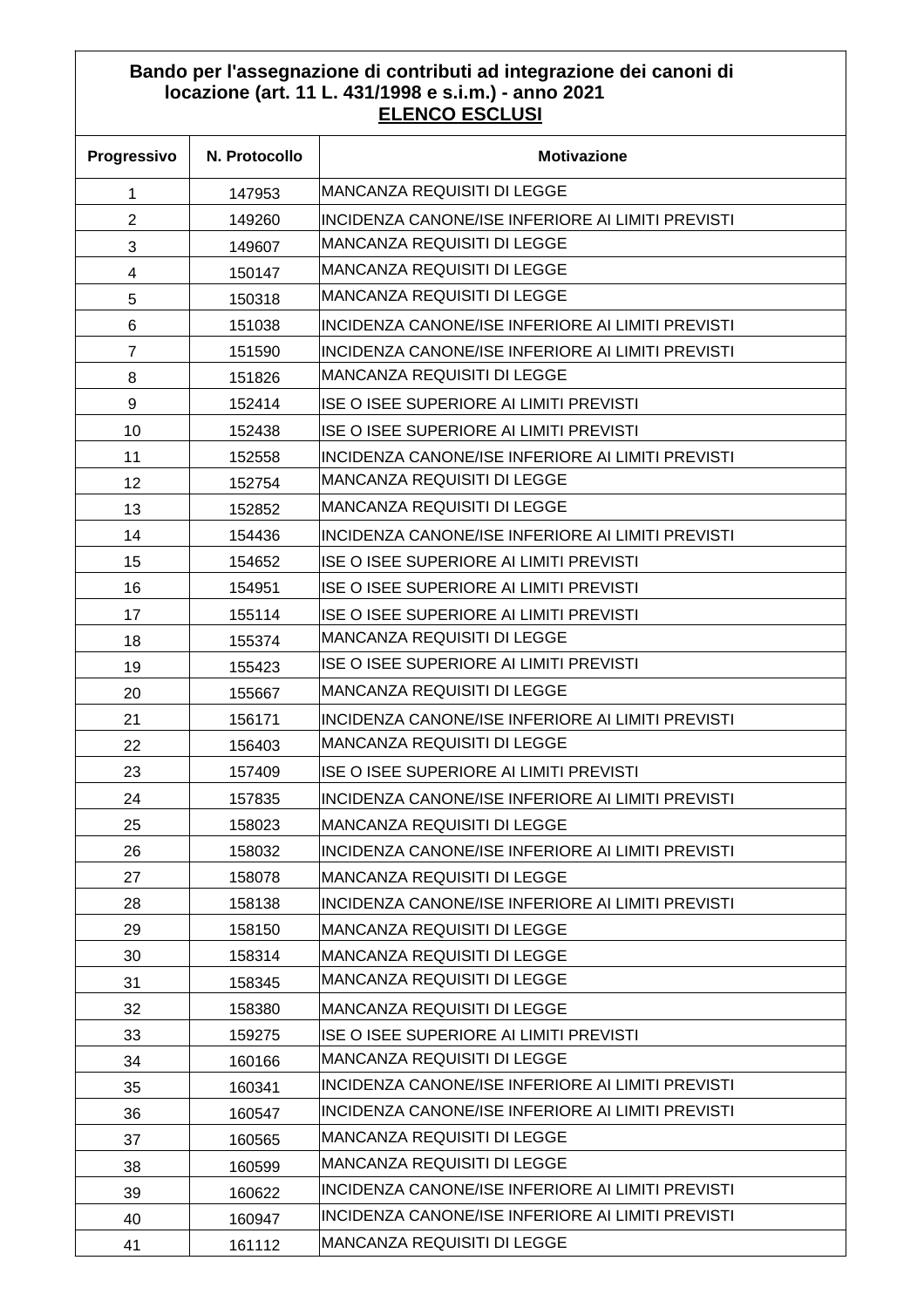| 42 | 161131 | <b>ISE O ISEE SUPERIORE AI LIMITI PREVISTI</b>    |
|----|--------|---------------------------------------------------|
| 43 | 161209 | <b>ISE O ISEE SUPERIORE AI LIMITI PREVISTI</b>    |
| 44 | 161255 | INCIDENZA CANONE/ISE INFERIORE AI LIMITI PREVISTI |
| 45 | 161281 | <b>MANCANZA REQUISITI DI LEGGE</b>                |
| 46 | 161318 | INCIDENZA CANONE/ISE INFERIORE AI LIMITI PREVISTI |
| 47 | 161630 | <b>MANCANZA REQUISITI DI LEGGE</b>                |
| 48 | 161763 | <b>MANCANZA REQUISITI DI LEGGE</b>                |
| 49 | 162088 | <b>MANCANZA REQUISITI DI LEGGE</b>                |
| 50 | 162575 | <b>MANCANZA REQUISITI DI LEGGE</b>                |
| 51 | 163155 | MANCANZA REQUISITI DI LEGGE                       |
| 52 | 163276 | <b>MANCANZA REQUISITI DI LEGGE</b>                |
| 53 | 163530 | <b>ISE O ISEE SUPERIORE AI LIMITI PREVISTI</b>    |
| 54 | 163702 | <b>MANCANZA REQUISITI DI LEGGE</b>                |
| 55 | 163809 | <b>MANCANZA REQUISITI DI LEGGE</b>                |
| 56 | 164156 | <b>MANCANZA REQUISITI DI LEGGE</b>                |
| 57 | 164183 | <b>MANCANZA REQUISITI DI LEGGE</b>                |
| 58 | 164198 | INCIDENZA CANONE/ISE INFERIORE AI LIMITI PREVISTI |
| 59 | 164214 | <b>MANCANZA REQUISITI DI LEGGE</b>                |
| 60 | 164273 | <b>MANCANZA REQUISITI DI LEGGE</b>                |
| 61 | 164294 | <b>MANCANZA REQUISITI DI LEGGE</b>                |
| 62 | 164315 | MANCANZA REQUISITI DI LEGGE                       |
| 63 | 164439 | INCIDENZA CANONE/ISE INFERIORE AI LIMITI PREVISTI |
| 64 | 164630 | <b>MANCANZA REQUISITI DI LEGGE</b>                |
| 65 | 164674 | <b>MANCANZA REQUISITI DI LEGGE</b>                |
| 66 | 164687 | INCIDENZA CANONE/ISE INFERIORE AI LIMITI PREVISTI |
| 67 | 164732 | <b>MANCANZA REQUISITI DI LEGGE</b>                |
| 68 | 164743 | INCIDENZA CANONE/ISE INFERIORE AI LIMITI PREVISTI |
| 69 | 164756 | INCIDENZA CANONE/ISE INFERIORE AI LIMITI PREVISTI |
| 70 | 164757 | <b>MANCANZA REQUISITI DI LEGGE</b>                |
| 71 | 164835 | <b>MANCANZA REQUISITI DI LEGGE</b>                |
| 72 | 165090 | <b>MANCANZA REQUISITI DI LEGGE</b>                |
| 73 | 165165 | <b>ISE O ISEE SUPERIORE AI LIMITI PREVISTI</b>    |
| 74 | 165169 | INCIDENZA CANONE/ISE INFERIORE AI LIMITI PREVISTI |
| 75 | 165187 | MANCANZA REQUISITI DI LEGGE                       |
| 76 | 165190 | <b>MANCANZA REQUISITI DI LEGGE</b>                |
| 77 | 165228 | DOMANDA PERVENUTA FUORI TERMINE                   |
| 78 | 165367 | <b>MANCANZA REQUISITI DI LEGGE</b>                |
| 79 | 165455 | DOMANDA PERVENUTA FUORI TERMINE                   |
| 80 | 165470 | <b>MANCANZA REQUISITI DI LEGGE</b>                |
| 81 | 165512 | DOMANDA PERVENUTA FUORI TERMINE                   |
| 82 | 165603 | DOMANDA PERVENUTA FUORI TERMINE                   |
| 83 | 165612 | DOMANDA PERVENUTA FUORI TERMINE                   |
| 84 | 165840 | DOMANDA PERVENUTA FUORI TERMINE                   |
| 85 | 165841 | DOMANDA PERVENUTA FUORI TERMINE                   |
| 86 | 166531 | DOMANDA PERVENUTA FUORI TERMINE                   |